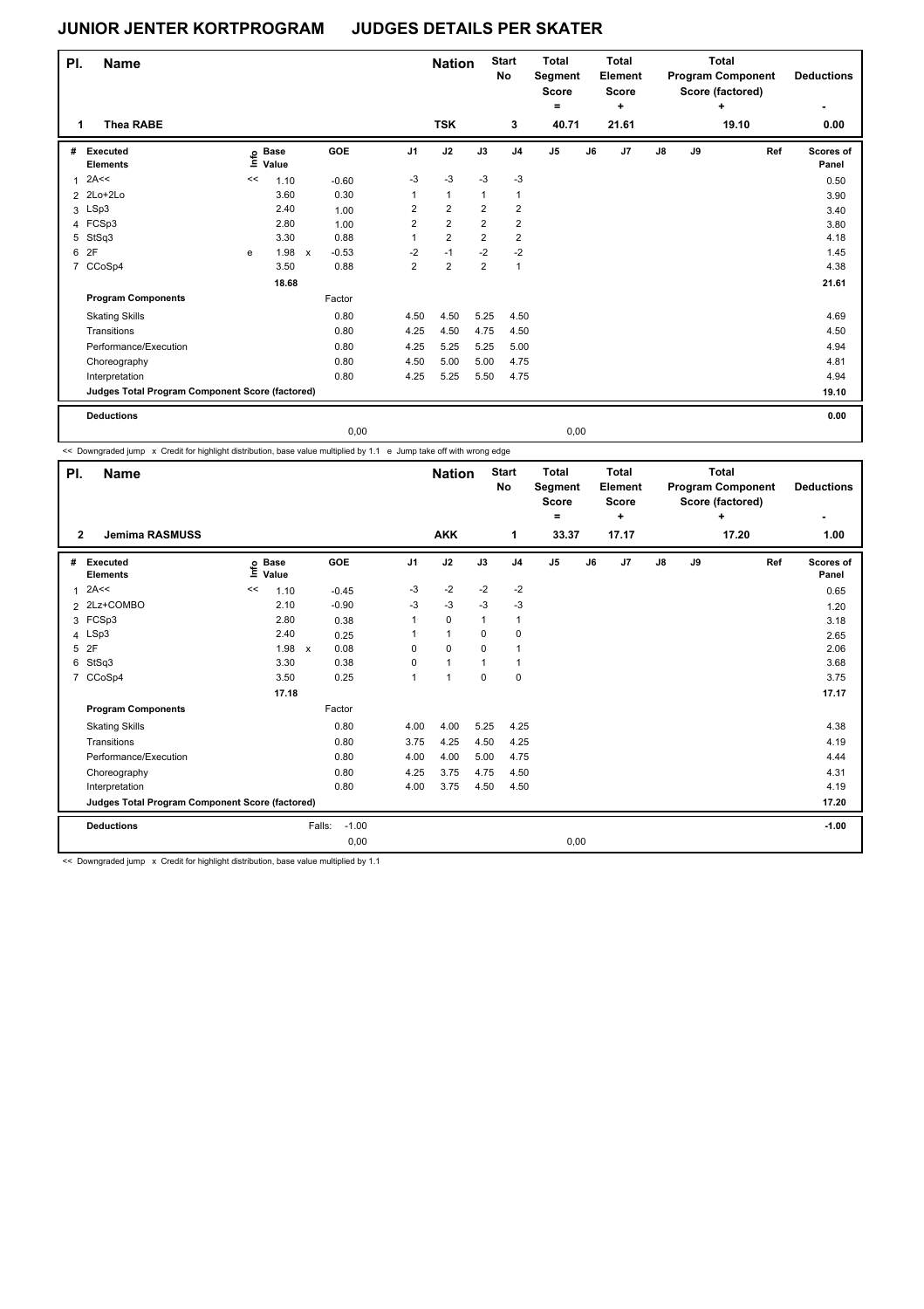| PI. | <b>Name</b>                                     |    |                   |                   |                | <b>Nation</b>  |              | <b>Start</b><br><b>No</b> | Total<br>Segment<br><b>Score</b><br>۰ |      | Total<br>Element<br><b>Score</b><br>٠ |               |    | <b>Total</b><br><b>Program Component</b><br>Score (factored)<br>٠ | <b>Deductions</b>         |
|-----|-------------------------------------------------|----|-------------------|-------------------|----------------|----------------|--------------|---------------------------|---------------------------------------|------|---------------------------------------|---------------|----|-------------------------------------------------------------------|---------------------------|
| 3   | <b>Heidi LILLESÆTER</b>                         |    |                   |                   |                | SIL            |              | 9                         | 30.83                                 |      | 16.63                                 |               |    | 15.20                                                             | 1.00                      |
| #   | Executed<br><b>Elements</b>                     |    | e Base<br>E Value | GOE               | J <sub>1</sub> | J2             | J3           | J <sub>4</sub>            | J5                                    | J6   | J7                                    | $\mathsf{J}8$ | J9 | Ref                                                               | <b>Scores of</b><br>Panel |
| 1   | 3S+COMBO                                        |    | 4.20              | $-2.10$           | -3             | $-3$           | $-3$         | $-3$                      |                                       |      |                                       |               |    |                                                                   | 2.10                      |
|     | $2$ 2A<<                                        | << | 1.10              | $-0.60$           | $-3$           | $-3$           | $-3$         | $-3$                      |                                       |      |                                       |               |    |                                                                   | 0.50                      |
|     | 3 CCoSp4                                        |    | 3.50              | 0.63              | $\overline{2}$ | $\overline{2}$ | $\Omega$     | 1                         |                                       |      |                                       |               |    |                                                                   | 4.13                      |
| 4   | 2F                                              |    | 1.80              | 0.08              | 0              | $\mathbf{1}$   | 0            | 0                         |                                       |      |                                       |               |    |                                                                   | 1.88                      |
| 5   | StSq3                                           |    | 3.30              | 0.25              |                | $\mathbf{1}$   | 0            | 0                         |                                       |      |                                       |               |    |                                                                   | 3.55                      |
|     | 6 FCSp2                                         |    | 2.30              | $-0.03$           | 0              | $-1$           | $\mathbf{1}$ | $-1$                      |                                       |      |                                       |               |    |                                                                   | 2.27                      |
|     | 7 LSp2                                          |    | 1.90              | 0.30              | $\overline{2}$ | $-1$           | $\mathbf{1}$ | $\mathbf 0$               |                                       |      |                                       |               |    |                                                                   | 2.20                      |
|     |                                                 |    | 18.10             |                   |                |                |              |                           |                                       |      |                                       |               |    |                                                                   | 16.63                     |
|     | <b>Program Components</b>                       |    |                   | Factor            |                |                |              |                           |                                       |      |                                       |               |    |                                                                   |                           |
|     | <b>Skating Skills</b>                           |    |                   | 0.80              | 3.75           | 4.50           | 4.50         | 4.00                      |                                       |      |                                       |               |    |                                                                   | 4.19                      |
|     | Transitions                                     |    |                   | 0.80              | 3.25           | 3.75           | 4.00         | 3.75                      |                                       |      |                                       |               |    |                                                                   | 3.69                      |
|     | Performance/Execution                           |    |                   | 0.80              | 3.50           | 3.75           | 4.50         | 3.75                      |                                       |      |                                       |               |    |                                                                   | 3.88                      |
|     | Choreography                                    |    |                   | 0.80              | 3.25           | 3.25           | 4.00         | 3.75                      |                                       |      |                                       |               |    |                                                                   | 3.56                      |
|     | Interpretation                                  |    |                   | 0.80              | 3.50           | 3.25           | 4.25         | 3.75                      |                                       |      |                                       |               |    |                                                                   | 3.69                      |
|     | Judges Total Program Component Score (factored) |    |                   |                   |                |                |              |                           |                                       |      |                                       |               |    |                                                                   | 15.20                     |
|     | <b>Deductions</b>                               |    |                   | $-1.00$<br>Falls: |                |                |              |                           |                                       |      |                                       |               |    |                                                                   | $-1.00$                   |
|     |                                                 |    |                   | 0,00              |                |                |              |                           |                                       | 0,00 |                                       |               |    |                                                                   |                           |

<< Downgraded jump

| PI.<br>Name    |                                                 |       |                      |                           |         |                | <b>Nation</b> |             |                | <b>Total</b><br>Segment<br><b>Score</b><br>$=$ |      | Total<br>Element<br><b>Score</b><br>٠ |               |    | Total<br><b>Program Component</b><br>Score (factored)<br>٠ | <b>Deductions</b>  |
|----------------|-------------------------------------------------|-------|----------------------|---------------------------|---------|----------------|---------------|-------------|----------------|------------------------------------------------|------|---------------------------------------|---------------|----|------------------------------------------------------------|--------------------|
| 4              | Jade Celine HUI                                 |       |                      |                           |         |                | <b>BKK</b>    |             | $\mathbf{2}$   | 30.46                                          |      | 15.46                                 |               |    | 15.00                                                      | 0.00               |
| #              | Executed<br><b>Elements</b>                     | e     | <b>Base</b><br>Value |                           | GOE     | J <sub>1</sub> | J2            | J3          | J <sub>4</sub> | J5                                             | J6   | J7                                    | $\mathsf{J}8$ | J9 | Ref                                                        | Scores of<br>Panel |
| $\mathbf{1}$   | $2Lz+2T$                                        |       | 3.40                 |                           | $-0.30$ | $-1$           | $-1$          | $-1$        | $-1$           |                                                |      |                                       |               |    |                                                            | 3.10               |
| $\overline{2}$ | 2A<<                                            | $\,<$ | 1.10                 |                           | $-0.60$ | $-3$           | $-3$          | $-3$        | $-3$           |                                                |      |                                       |               |    |                                                            | 0.50               |
|                | 3 FCSp2                                         |       | 2.30                 |                           | 0.00    | 0              | $\mathbf 0$   | 0           | 0              |                                                |      |                                       |               |    |                                                            | 2.30               |
| 4              | 2F                                              |       | 1.98                 | $\boldsymbol{\mathsf{x}}$ | 0.00    | 0              | 0             | $\Omega$    | 0              |                                                |      |                                       |               |    |                                                            | 1.98               |
| 5              | LSp2                                            |       | 1.90                 |                           | 0.00    | 0              | $\mathbf 0$   | $\mathbf 0$ | $\mathbf 0$    |                                                |      |                                       |               |    |                                                            | 1.90               |
| 6              | StSq1                                           |       | 1.80                 |                           | 0.25    |                | $\mathbf{1}$  | $\mathbf 0$ | $\mathbf 0$    |                                                |      |                                       |               |    |                                                            | 2.05               |
| $\overline{7}$ | CCoSp4                                          |       | 3.50                 |                           | 0.13    | 1              | 0             | 0           | 0              |                                                |      |                                       |               |    |                                                            | 3.63               |
|                |                                                 |       | 15.98                |                           |         |                |               |             |                |                                                |      |                                       |               |    |                                                            | 15.46              |
|                | <b>Program Components</b>                       |       |                      |                           | Factor  |                |               |             |                |                                                |      |                                       |               |    |                                                            |                    |
|                | <b>Skating Skills</b>                           |       |                      |                           | 0.80    | 3.75           | 4.25          | 4.25        | 4.25           |                                                |      |                                       |               |    |                                                            | 4.13               |
|                | Transitions                                     |       |                      |                           | 0.80    | 3.75           | 3.50          | 3.75        | 3.50           |                                                |      |                                       |               |    |                                                            | 3.63               |
|                | Performance/Execution                           |       |                      |                           | 0.80    | 3.50           | 3.75          | 4.00        | 3.75           |                                                |      |                                       |               |    |                                                            | 3.75               |
|                | Choreography                                    |       |                      |                           | 0.80    | 3.75           | 3.50          | 3.50        | 3.50           |                                                |      |                                       |               |    |                                                            | 3.56               |
|                | Interpretation                                  |       |                      |                           | 0.80    | 3.75           | 4.00          | 3.50        | 3.50           |                                                |      |                                       |               |    |                                                            | 3.69               |
|                | Judges Total Program Component Score (factored) |       |                      |                           |         |                |               |             |                |                                                |      |                                       |               |    |                                                            | 15.00              |
|                | <b>Deductions</b>                               |       |                      |                           |         |                |               |             |                |                                                |      |                                       |               |    |                                                            | 0.00               |
|                |                                                 |       |                      |                           | 0,00    |                |               |             |                |                                                | 0,00 |                                       |               |    |                                                            |                    |

<< Downgraded jump x Credit for highlight distribution, base value multiplied by 1.1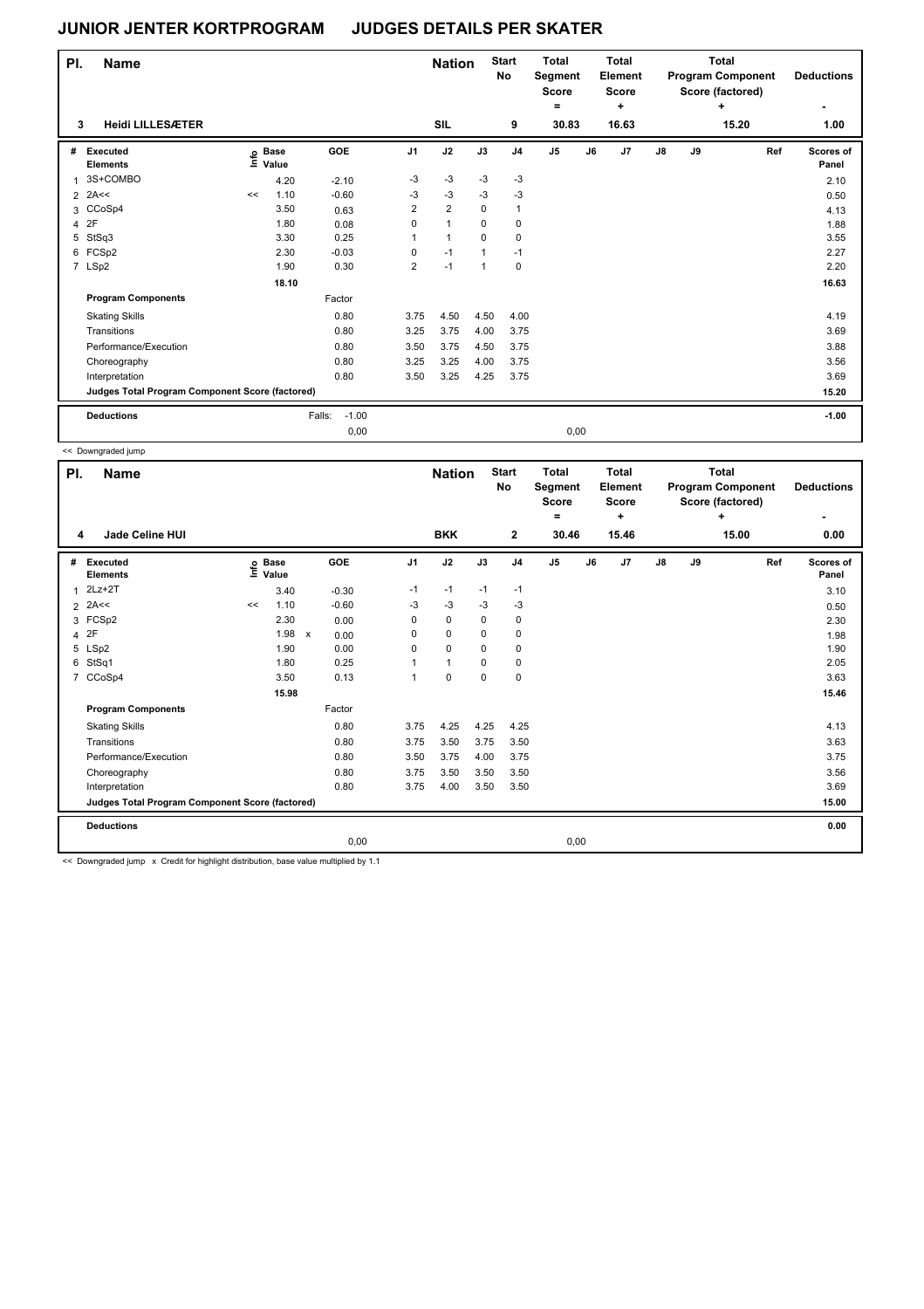| PI. | <b>Name</b>                                     |    |                            |              |         |             | <b>Nation</b> |              | <b>Start</b><br>No | <b>Total</b><br>Segment<br><b>Score</b><br>$=$ |               | <b>Total</b><br><b>Element</b><br><b>Score</b><br>$\ddot{}$ |  |    |    | Total<br><b>Program Component</b><br>Score (factored) | <b>Deductions</b>         |
|-----|-------------------------------------------------|----|----------------------------|--------------|---------|-------------|---------------|--------------|--------------------|------------------------------------------------|---------------|-------------------------------------------------------------|--|----|----|-------------------------------------------------------|---------------------------|
| 5   | <b>Mia Aschim NØKLEBY</b>                       |    |                            |              |         |             | <b>AKK</b>    |              | 5                  | 27.33                                          |               | 13.13                                                       |  |    |    | 14.20                                                 | 0.00                      |
| #   | Executed<br><b>Elements</b>                     |    | e Base<br>E Value<br>Value |              | GOE     | J1          | J2            | J3           | J <sub>4</sub>     | J5                                             | $\mathsf{J6}$ | J7                                                          |  | J8 | J9 | Ref                                                   | <b>Scores of</b><br>Panel |
| 1   | 2A<<                                            | << | 1.10                       |              | $-0.45$ | $-2$        | $-2$          | $-3$         | $-2$               |                                                |               |                                                             |  |    |    |                                                       | 0.65                      |
|     | 2 1Lz+1Lo                                       |    | 1.10                       |              | $-0.30$ | $-3$        | $-3$          | $-3$         | $-3$               |                                                |               |                                                             |  |    |    |                                                       | 0.80                      |
|     | 3 FCSp2                                         |    | 2.30                       |              | $-0.15$ | $-1$        | $-1$          | 0            | 0                  |                                                |               |                                                             |  |    |    |                                                       | 2.15                      |
| 4   | 2F                                              | e  | 1.98                       | $\mathsf{x}$ | $-0.83$ | $-3$        | $-3$          | $-2$         | $-3$               |                                                |               |                                                             |  |    |    |                                                       | 1.15                      |
|     | 5 LSp2                                          |    | 1.90                       |              | 0.00    | 0           | $\mathbf 0$   | $\mathbf 0$  | 0                  |                                                |               |                                                             |  |    |    |                                                       | 1.90                      |
|     | 6 StSq2                                         |    | 2.60                       |              | 0.25    | $\Omega$    | $\mathbf 0$   | $\mathbf{1}$ | 1                  |                                                |               |                                                             |  |    |    |                                                       | 2.85                      |
|     | 7 CCoSp4                                        |    | 3.50                       |              | 0.13    | $\mathbf 0$ | $\mathbf{1}$  | $\mathbf 0$  | 0                  |                                                |               |                                                             |  |    |    |                                                       | 3.63                      |
|     |                                                 |    | 14.48                      |              |         |             |               |              |                    |                                                |               |                                                             |  |    |    |                                                       | 13.13                     |
|     | <b>Program Components</b>                       |    |                            |              | Factor  |             |               |              |                    |                                                |               |                                                             |  |    |    |                                                       |                           |
|     | <b>Skating Skills</b>                           |    |                            |              | 0.80    | 3.25        | 3.50          | 4.75         | 3.50               |                                                |               |                                                             |  |    |    |                                                       | 3.75                      |
|     | Transitions                                     |    |                            |              | 0.80    | 3.00        | 3.50          | 4.50         | 3.50               |                                                |               |                                                             |  |    |    |                                                       | 3.63                      |
|     | Performance/Execution                           |    |                            |              | 0.80    | 2.75        | 3.25          | 4.75         | 3.75               |                                                |               |                                                             |  |    |    |                                                       | 3.63                      |
|     | Choreography                                    |    |                            |              | 0.80    | 3.25        | 4.00          | 0.50         | 3.50               |                                                |               |                                                             |  |    |    |                                                       | 2.81                      |
|     | Interpretation                                  |    |                            |              | 0.80    | 3.00        | 4.00          | 5.00         | 3.75               |                                                |               |                                                             |  |    |    |                                                       | 3.94                      |
|     | Judges Total Program Component Score (factored) |    |                            |              |         |             |               |              |                    |                                                |               |                                                             |  |    |    |                                                       | 14.20                     |
|     | <b>Deductions</b>                               |    |                            |              |         |             |               |              |                    |                                                |               |                                                             |  |    |    |                                                       | 0.00                      |
|     |                                                 |    |                            |              | 0,00    |             |               |              |                    |                                                | 0,00          |                                                             |  |    |    |                                                       |                           |

<< Downgraded jump x Credit for highlight distribution, base value multiplied by 1.1 e Jump take off with wrong edge

| PI.            | <b>Name</b>                                     |    |                      |                   |      | <b>Nation</b> |             | <b>Total</b><br><b>Start</b><br>No<br>Segment<br><b>Score</b><br>$=$ |                |    | <b>Total</b><br>Element<br><b>Score</b><br>÷ |    |    | <b>Total</b><br><b>Program Component</b><br>Score (factored)<br>÷ | <b>Deductions</b><br>-    |
|----------------|-------------------------------------------------|----|----------------------|-------------------|------|---------------|-------------|----------------------------------------------------------------------|----------------|----|----------------------------------------------|----|----|-------------------------------------------------------------------|---------------------------|
| 6              | <b>Karoline RÅNES</b>                           |    |                      |                   |      | <b>TSK</b>    |             | 4                                                                    | 26.65          |    | 14.15                                        |    |    | 13.50                                                             | 1.00                      |
| #              | Executed<br><b>Elements</b>                     | ۴ê | <b>Base</b><br>Value | GOE               | J1   | J2            | J3          | J <sub>4</sub>                                                       | J <sub>5</sub> | J6 | J7                                           | J8 | J9 | Ref                                                               | <b>Scores of</b><br>Panel |
| $\overline{1}$ | $2Lo+2Lo$                                       |    | 3.60                 | 0.00              | 0    | $\mathbf 0$   | $\mathbf 0$ | 0                                                                    |                |    |                                              |    |    |                                                                   | 3.60                      |
|                | $2$ 2A<<                                        | << | 1.10                 | $-0.60$           | $-3$ | $-3$          | $-3$        | $-3$                                                                 |                |    |                                              |    |    |                                                                   | 0.50                      |
|                | 3 FCSp1                                         |    | 1.90                 | $-0.45$           | $-1$ | $-2$          | $-1$        | $-2$                                                                 |                |    |                                              |    |    |                                                                   | 1.45                      |
| 4              | 2F                                              |    | 1.80                 | 0.08              | 0    | $\mathbf{1}$  | 0           | 0                                                                    |                |    |                                              |    |    |                                                                   | 1.88                      |
| 5              | CCoSp3                                          |    | 3.00                 | $-0.15$           | 0    | $\mathbf 0$   | 0           | $-2$                                                                 |                |    |                                              |    |    |                                                                   | 2.85                      |
| 6              | StSq2                                           |    | 2.60                 | $-0.23$           | $-1$ | $-1$          | 0           | $-1$                                                                 |                |    |                                              |    |    |                                                                   | 2.37                      |
|                | 7 LSp1                                          |    | 1.50                 | 0.00              | 0    | 0             | 0           | 0                                                                    |                |    |                                              |    |    |                                                                   | 1.50                      |
|                |                                                 |    | 15.50                |                   |      |               |             |                                                                      |                |    |                                              |    |    |                                                                   | 14.15                     |
|                | <b>Program Components</b>                       |    |                      | Factor            |      |               |             |                                                                      |                |    |                                              |    |    |                                                                   |                           |
|                | <b>Skating Skills</b>                           |    |                      | 0.80              | 3.25 | 3.75          | 3.50        | 3.75                                                                 |                |    |                                              |    |    |                                                                   | 3.56                      |
|                | Transitions                                     |    |                      | 0.80              | 3.25 | 3.50          | 3.00        | 3.00                                                                 |                |    |                                              |    |    |                                                                   | 3.19                      |
|                | Performance/Execution                           |    |                      | 0.80              | 3.00 | 3.50          | 3.25        | 3.25                                                                 |                |    |                                              |    |    |                                                                   | 3.25                      |
|                | Choreography                                    |    |                      | 0.80              | 3.25 | 3.50          | 3.50        | 3.50                                                                 |                |    |                                              |    |    |                                                                   | 3.44                      |
|                | Interpretation                                  |    |                      | 0.80              | 3.50 | 3.75          | 3.00        | 3.50                                                                 |                |    |                                              |    |    |                                                                   | 3.44                      |
|                | Judges Total Program Component Score (factored) |    |                      |                   |      |               |             |                                                                      |                |    |                                              |    |    |                                                                   | 13.50                     |
|                | <b>Deductions</b>                               |    |                      | $-1.00$<br>Falls: |      |               |             |                                                                      |                |    |                                              |    |    |                                                                   | $-1.00$                   |
|                |                                                 |    |                      | 0,00              |      |               |             |                                                                      | 0,00           |    |                                              |    |    |                                                                   |                           |

<< Downgraded jump

 $\mathbf{I}$